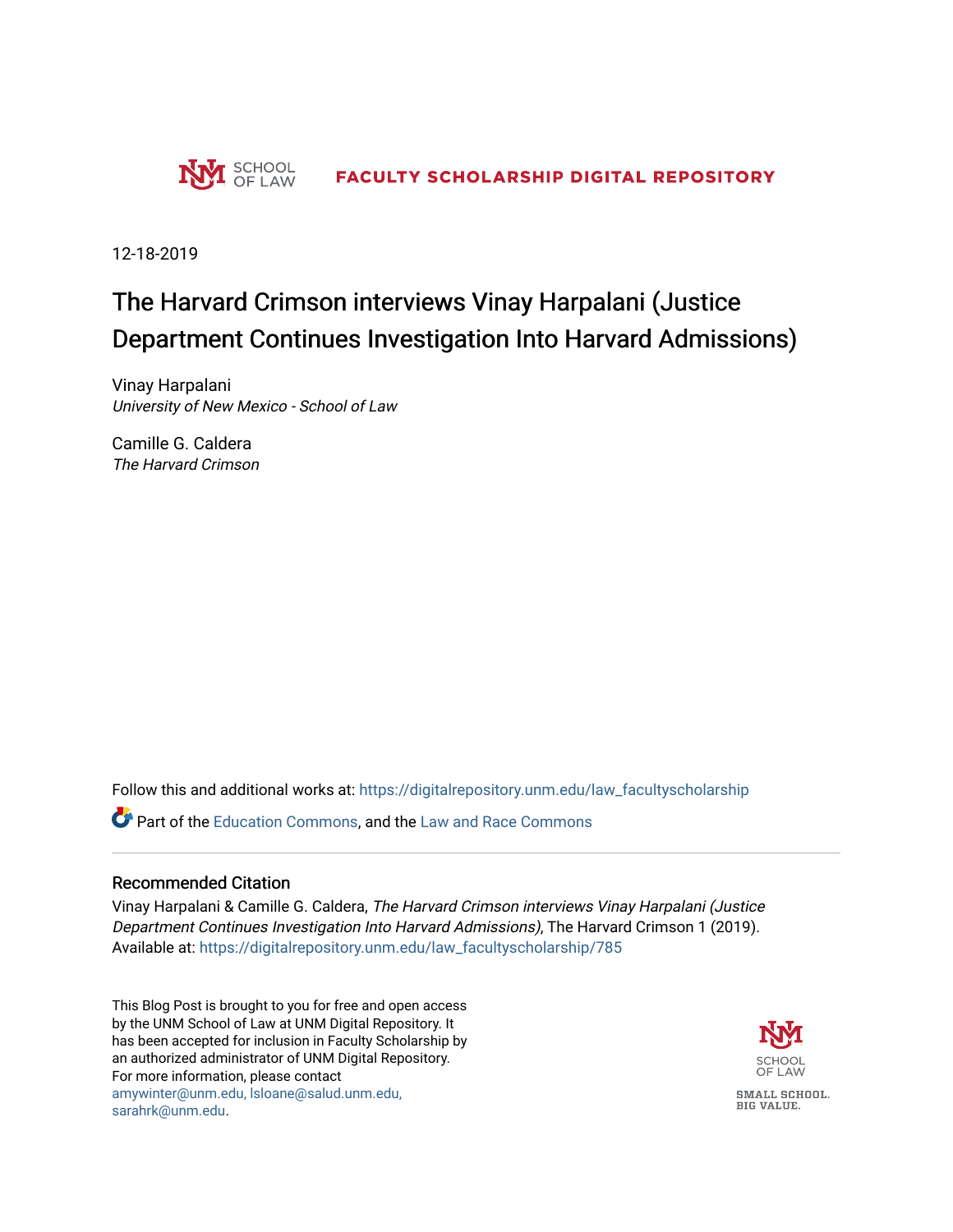## **Justice Department Continues Investigation Into Harvard Admissions**

## By Camille G. Caldera

The Harvard Crimson December 18, 2019



Harvard College maintains offices at 86 Brattle Street, near Harvard Yard. By [Kathryn S. Kuhar](https://www.thecrimson.com/writer/1213635/Kathryn_S._Kuhar/)

A Department of Justice investigation into alleged discrimination in Harvard's raceconscious admissions policies remains ongoing, according to a Freedom of Information Act request filed by The Crimson last month.

In a Dec. 10 letter of response, Kilian B. Kagle — who heads the FOIA Branch of the department's Civil Rights Division — wrote that records "pertaining to the investigation into the equity of the admissions process at Harvard College [...] pertain to an ongoing law enforcement proceeding." As a result, Kagle denied access to any relevant documents.

"Disclosure thereof could reasonably be expected to interfere with law enforcement proceedings," Kagle wrote.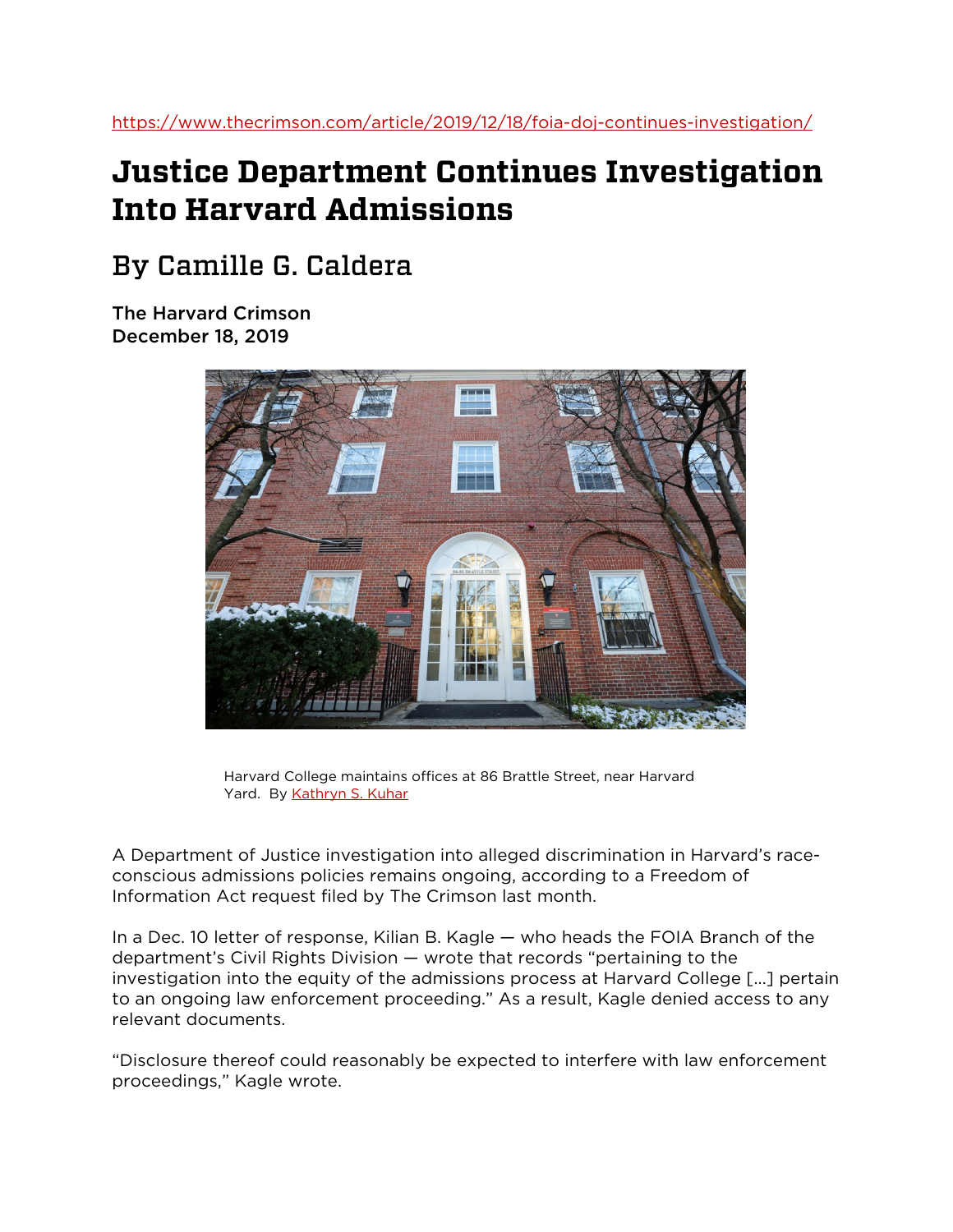The Justice Department [first declined to provide documents](https://www.thecrimson.com/article/2017/10/11/foia-confirms-doj-investigation/) related to the probe in Oct. 2017 in response to a FOIA request filed by the nonprofit organizations American Oversight and the Lawyers' Committee for Civil Rights Under Law. At the time, Justice Department officials also wrote that the requested documents pertained to an ongoing investigation.

James Peyton McCrary — a law professor at George Washington University who retired from the Civil Rights Division in 2016 — wrote in an email that "noteworthy" investigations often span multiple years.

"Investigations of noteworthy matters can be ongoing for several years," McCrary wrote.

Harvard's admissions practices have separately become the subject of high-profile litigation over the past several years. A lawsuit — originally filed against Harvard by anti-affirmative action advocacy group Students for Fair Admissions in 2014 — has since passed through [a discovery period](https://www.thecrimson.com/article/2018/4/10/thousands-pages-to-become-public/) and [a three-week trial](https://www.thecrimson.com/article/2018/10/16/what-happened-today/) in federal court that ultimately brought a decision [in favor of Harvard.](https://www.thecrimson.com/article/2019/10/2/admissions-suit-decision/) SFFA quickly [filed to appeal](https://www.thecrimson.com/article/2019/10/5/sffa-appeals-admissions-decision/) that ruling.

Samuel R. Bagenstos — a law professor at the University of Michigan who served in the Civil Rights Division from 2009 to 2011 — speculated that SFFA's ongoing lawsuit may have affected the Justice Department's decision to continue the investigation.

"It's not at all uncommon for the Department of Justice to watch and wait," he said. "If there is ongoing litigation going on involving an issue that they're investigating, they might want to see what emerges from the trial from the litigation that is going on."

In addition to its investigation, the Justice Department filed an amicus brief in the SFFA case calling for the unsealing of admissions data related to the lawsuit in [April](https://www.thecrimson.com/article/2018/4/7/doj-intervenes-in-lawsuit/)  [2018.](https://www.thecrimson.com/article/2018/4/7/doj-intervenes-in-lawsuit/) They also filed a "statement of interest" in the case in [August 2018](https://www.thecrimson.com/article/2018/8/30/doj-harvard-unlawful/) claiming that Harvard's admissions policies perpetrate "unlawful racial discrimination" against Asian American applicants.

Bagenstos said the Justice Department may also seek to participate in the appeal of the case.

"They could file an amicus brief on appeal, or participate in oral arguments as amicus. That seems to me quite likely," he said. "The Justice Department does tend to participate in that way in cases that raise important issues that are central to the policy agenda of the current administration, and this fits that, so they could do that."

"I suppose there's some very small possibility they can try to intervene as a party on appeal," he added.

University of New Mexico law professor Vinay Harpalani wrote in an email that he believes the mere existence of the Justice Department investigation supports SFFA.